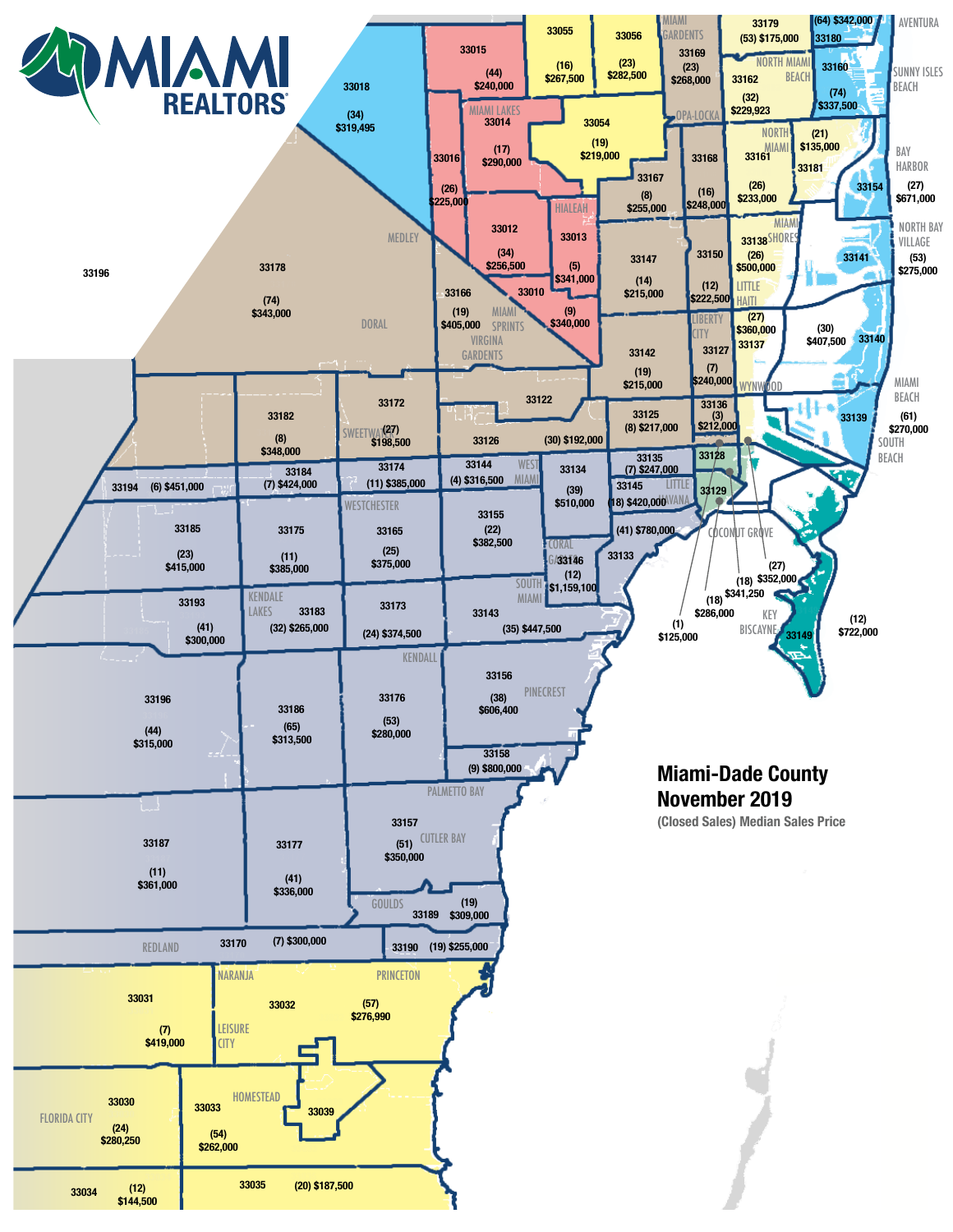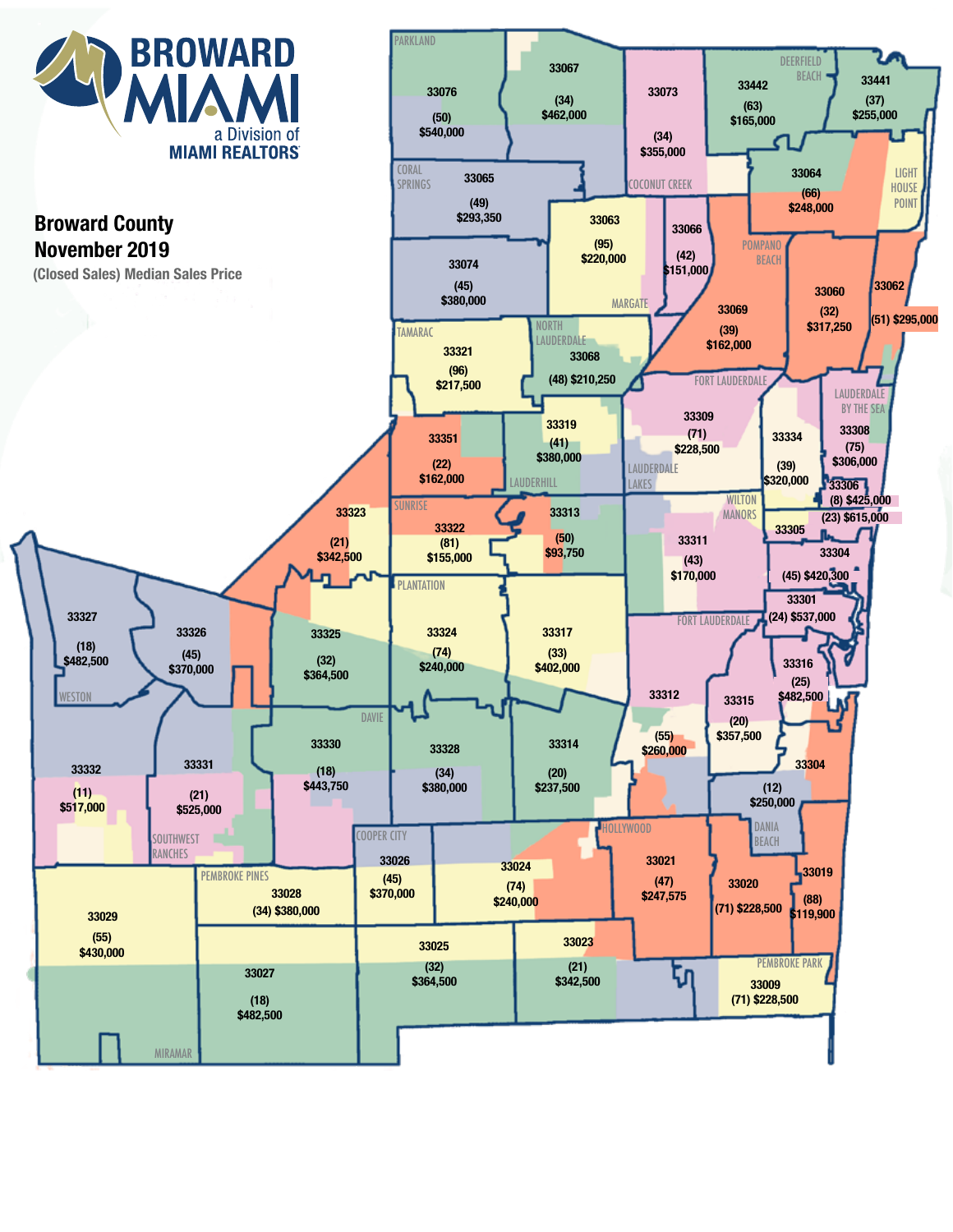

**(Closed Sales) Median Sales Price Palm Beach County November 2019**